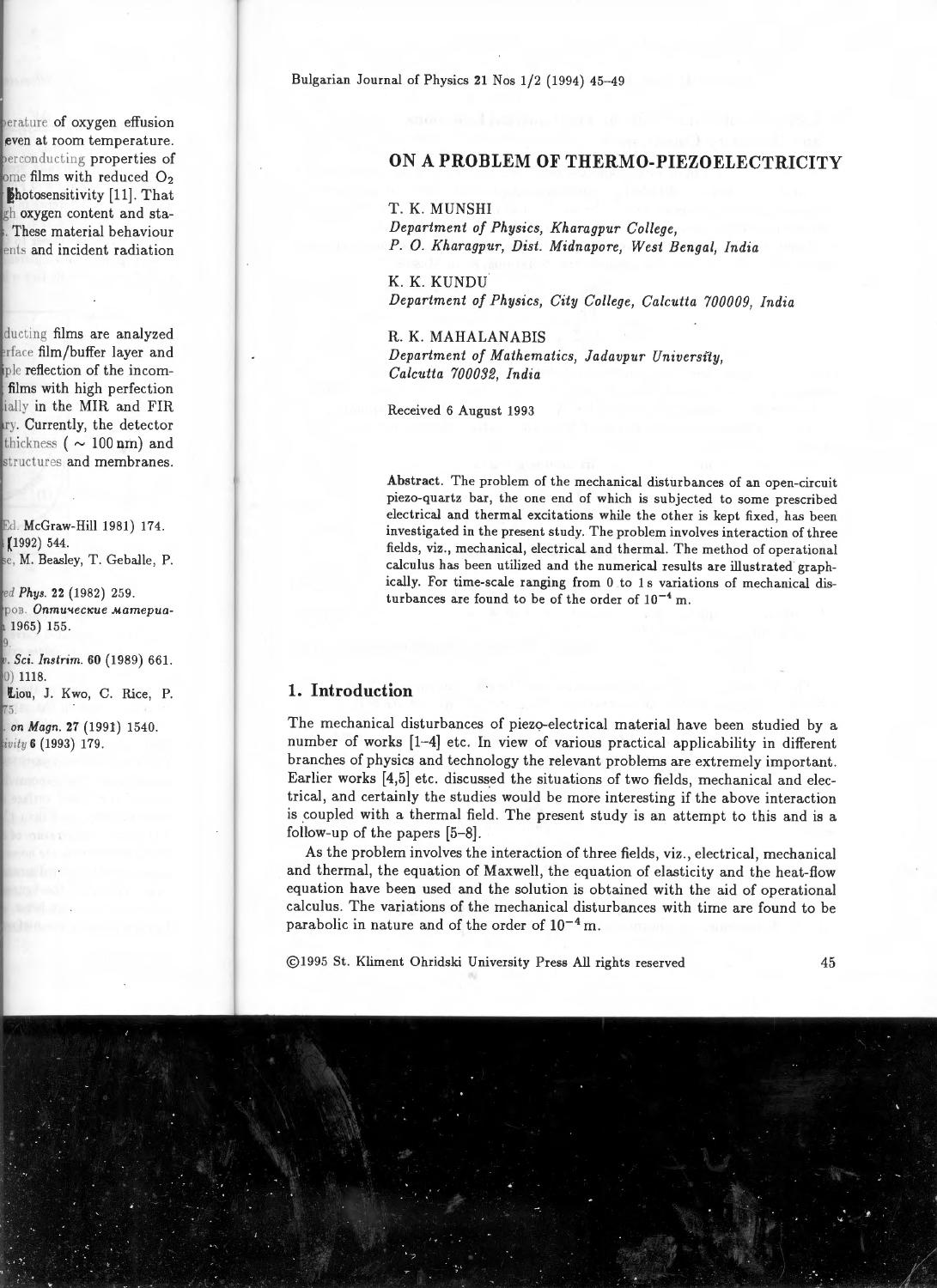# **2. Formulation of the Problem, Fundamental Equations and Boundary Conditions**

We consider here an open-circuit piezo-quartz bar the one end of which is kept fixed and the other is subjected to some time-dependent electrical and thermal excitations. Our object is to obtain the mechanical response exhibited by the bar.

Since the problem involves the interaction of three fields, viz., mechanical, electrical and thermal, we must have an equation involving them. To derive such an equation, we take the relevant piezoelectric equations, as in Mason [1]

$$
T = c\frac{\partial \Psi}{\partial x} - hD - \lambda \theta \tag{1}
$$

$$
E = -h\frac{\partial \Psi}{\partial x} + \beta D - \nu \theta \tag{2}
$$

where  $T$ ,  $\Psi$ ,  $\theta$  are the stress, mechanical disturbance and temperature in the *x*direction, c is the elastic stress coefficient,  $h$  - the piezoelectric stress constant,  $\beta$ - the electromechanical coupling factor,  $\lambda$  - the thermo-elastic compliance,  $\nu$  the thermo-piezoelectric moduli, *D* and *E* are the electric displacement and electric intensity respectively.

The equation of motion in the  $x$ -direction is given by

$$
\rho \frac{\partial^2 \Psi}{\partial t^2} = \frac{\partial T}{\partial x} \tag{3}
$$

where  $\rho$  is the density of the piezo-electrical material.

Also the electric displacement  $D$  satisfies the equation

$$
\operatorname{div} D = 0. \tag{4}
$$

To obtain the equation for the displacement of  $\Psi$ , we have to make some simplifying assumptions, viz.

- i) The *X-Z* faces of the bar are covered with conducting electrodes so that  $\partial E/\partial x = 0$ ;
- ii) The dimension  $X$  of the bar is several times larger than those of  $Y$  or  $Z$ ;
- iii) The *X-Z* faces of the bar are thermally insulated so that  $\partial \theta / \partial x = 0$ ;
- iv) The end at  $x = X$  is rigidly fixed.

Now from Eq. (3) with the aid of Eqs (1) and (2) and the assumptions  $\partial E/\partial x = 0$ and  $\partial \theta / \partial x = 0$ , we obtain the wave equation

$$
\frac{\partial^2 \Psi}{\partial t^2} = \alpha^2 \frac{\partial^2 \Psi}{\partial x^2} \tag{5}
$$

where

$$
\alpha = \frac{\beta c - h^2}{\beta \rho} \, .
$$

Now for this problem, the fundamental Eqs (1), (2) and (5) are to be solved being subject to the following boundary conditions at  $x = 0$  and  $x = X$ .

i) The displacement is continuous, i.e.  $(\bar{\Psi})_0 = (\bar{\Psi}_1)_0$ ;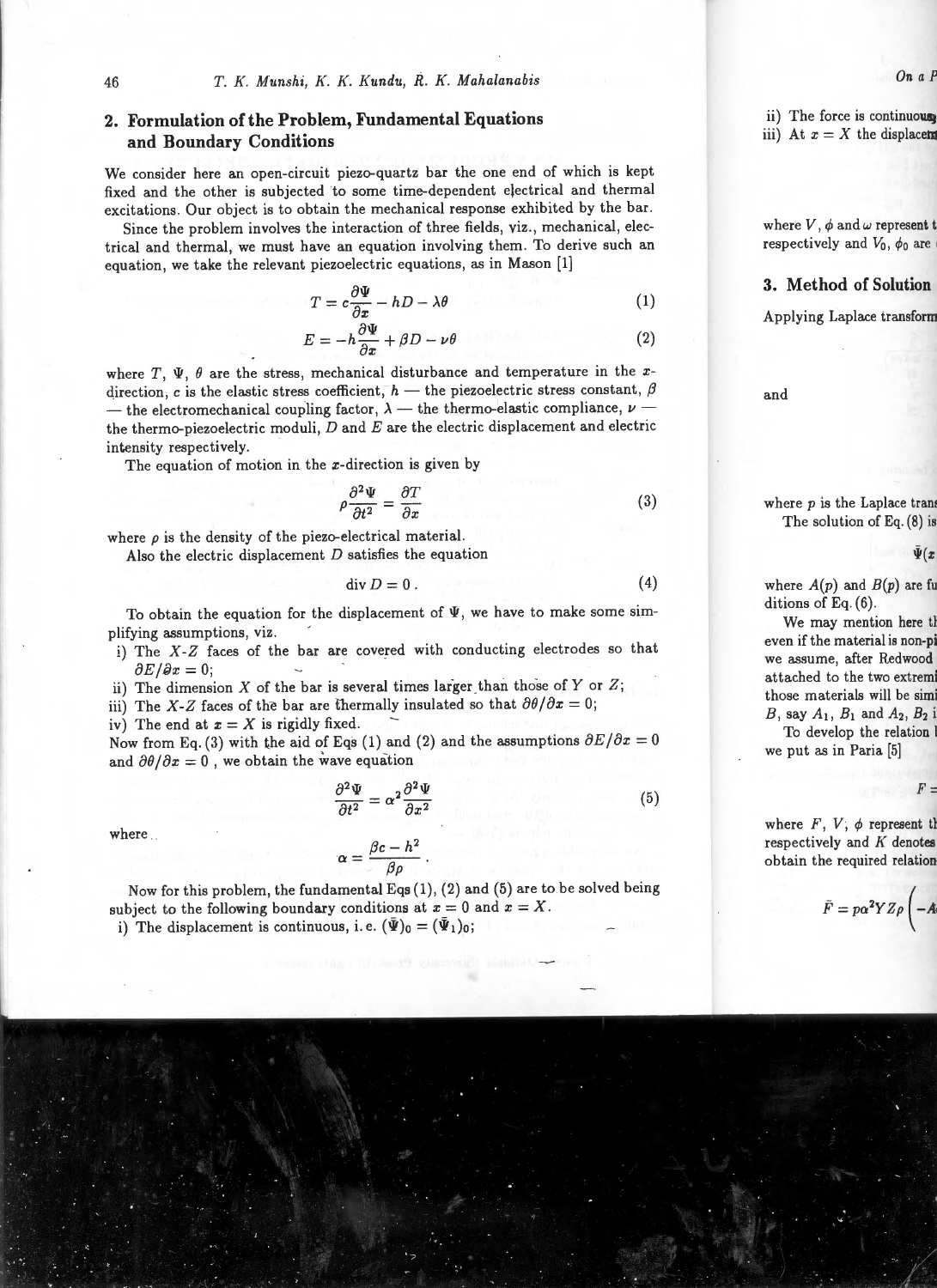ii) The force is continuous, i.e.  $(\bar{F})_0 = (\bar{F}_1)_0$ ;

iii) At  $x = X$  the displacement is zero, i.e.  $(\bar{\Psi})_X = 0$  together with

$$
V = V_0 e^{-bt} \sin h\omega t
$$
  
\n
$$
\phi = \phi_0 e^{-bt} \sin h\omega t
$$
\n(7)

where  $V, \phi$  and  $\omega$  represent the electrical voltages, heat influx and angular frequency respectively and  $V_0$ ,  $\phi_0$  are constant.

## **3. Method of Solution**

Applying Laplace transform to Eqs (5) and (7) we get

$$
\frac{d^2\bar{\Psi}}{dx^2} = \frac{p^2}{\alpha^2} \qquad \Re p > 0 \tag{8}
$$

and

$$
\bar{V} = V_0 \frac{\omega}{(p+b)^2 - \omega^2}
$$
  
\n
$$
\bar{\phi} = \phi_0 \frac{\omega}{(p+b)^2 - \omega^2}
$$
\n(9)

where  $p$  is the Laplace transform parameter.

The solution of Eq. (8) is given by

$$
\bar{\Psi}(x,p) = A(p)e^{-pX/\alpha} + B(p)e^{pX/\alpha} \tag{10}
$$

where  $A(p)$  and  $B(p)$  are functions of p to be determined from the boundary conditions of Eq. (6).

We may mention here that a wave equation of the form of Eq. (5) is satisfied even if the material is non-piezoelectric but with a different wave velocity. Therefore, we assume, after Redwood (4], that two mechanical systems labelled *1* and *2* are attached to the two extremities of the bar  $x = 0$  and  $x = X$ . The displacements in those materials will be similar to those in Eq. (10) with different values of *A* and *B*, say  $A_1$ ,  $B_1$  and  $A_2$ ,  $B_2$  in material *1* and *2* respectively.

To develop the relation between electrical, mechanical and thermal quantities, we put as in Paria (5]

$$
F = TYZ \,, \quad V + EY \,, \quad \phi = \frac{K\theta}{Y}
$$

where  $F$ ,  $V$ ,  $\phi$  represent the mechanical force, electrical voltage and heat influx respectively and *K* denotes the constant of diffusion. With these substitutions we obtain the required relation from Eqs (1) and (2) *as* 

$$
\bar{F} = p\alpha^2 Y Z \rho \left( -A e^{-\frac{px}{\alpha}} + B e^{-\frac{px}{\alpha}} \right) - \frac{hZ}{\beta} \bar{V} - \left( \lambda + \frac{h\nu}{\beta} \right) \frac{Y^2 Z}{K} \bar{\phi} \,. \tag{11}
$$

47

•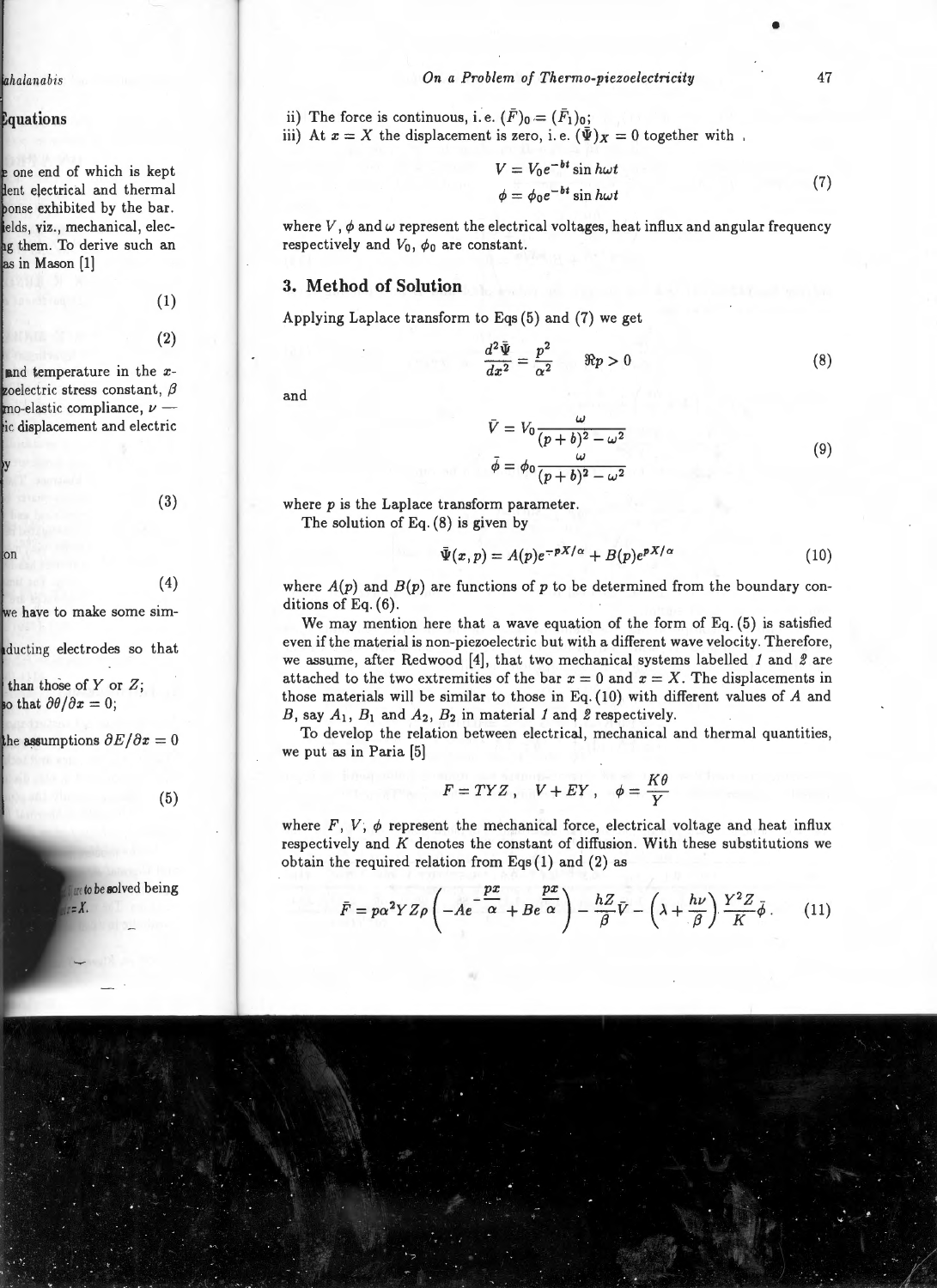From Eqs  $(6)$ ,  $(9)$ ,  $(10)$  and  $(11)$  we obtain the following relations:

$$
B_1 = A + B \tag{12}
$$

$$
p\alpha^{2}YZ\rho(-A+B) - \frac{hZ}{\beta}V_{0}\frac{\omega}{(p+b)^{2} - \omega^{2}} - \left(\lambda + \frac{h\nu}{\beta}\right)\frac{Y^{2}Z}{K}\frac{\phi_{0}\omega}{(p+b)^{2} - \omega^{2}} = p\alpha_{1}^{2}Y_{1}Z_{1}\rho B_{1}
$$
\n
$$
Ae^{-pX/\alpha} + Be^{pX/\alpha} = 0.
$$
\n(14)

Solving Eqs (12), (13) and (14) we get the values of  $A$  and  $B$  and putting these values into Eq. (10) we get

$$
(\bar{\Psi})_0 = -\frac{\mu\omega}{c_1\rho} \frac{1}{p} \frac{1 - e^{-2pX/\alpha}}{[(p+b)^2 - \omega^2] \left(1 - c_0 e^{-2pX/\alpha}\right)} \tag{15}
$$

where  $\mu = \frac{hZ}{\beta}V_0 + \left(\lambda + \frac{h\nu}{\beta}\right)\frac{Y^2Z}{K}\phi_0$  $c_2 \alpha_1^2 Y_1 Z_1 - \alpha^2 Y Z$ and  $c_0 = \frac{c_2}{c_1} = \frac{1}{\alpha^2 Y_1 Z_1 + \alpha^2 Y Z}$ .

The inverse transform of Eq. (15) after simplification becomes

$$
(\Psi)_0 \approx -\frac{\mu\omega}{c_1\rho} \frac{2X}{\alpha} (1-c_0)e^{-bt} \sin h\omega t + c_0 \frac{\mu\omega}{c_1\rho} \frac{4X^2}{\alpha^2} x \left[ e^{-bt} \cos h\omega t - \frac{b}{\omega} e^{-bt} \sin h\omega t \right].
$$
 (16)

The Eq. (16) gives out the mechanical disturbance of a piezo-quartz bar under time-dependent input signal.

For numerical computations, the standard values of the material constants have been taken from [3, 9-12] while values like *Y*, *Z*, *X*,  $\omega$ ,  $V_0$ ,  $\phi_0$ , *b* have been chosen suitably to facilitate the numerical computations as follows:

| $V_0 = 300 V$        | $X = 0.1$ m      |  |  |  |  |  |  |
|----------------------|------------------|--|--|--|--|--|--|
| $\phi_0 = 1.0$ Kcal  | $Y = Z = 0.01$ m |  |  |  |  |  |  |
| $\omega = 1.5$ rad/s | $b = 1.5$ .      |  |  |  |  |  |  |

The mechanical disturbances of a piezo-quartz bar under time-dependent input signal corresponding to  $t = 0$  and to  $t = 1$  s have been shown in Table 1.

Table 1. Numerical values of the mechanical disturbances of piezo-quartz bar  $(\Psi)$ o vs. time *t* 

| t(s)                                                                              |  |  |  | $\begin{array}{cccccccc} \n\begin{array}{ccccccccccc}\n0 & 0.1 & 0.2 & 0.3 & 0.4 & 0.5 & 0.6 & 0.7 & 0.8 & 0.9 & 1.0\n\end{array}\n\end{array}$ |  |  |
|-----------------------------------------------------------------------------------|--|--|--|-------------------------------------------------------------------------------------------------------------------------------------------------|--|--|
| $(\Psi_0) \times 10^{-4}$ (m) 0 0.58 1.03 1.34 1.57 1.75 1.88 1.98 2.05 2.10 2.14 |  |  |  |                                                                                                                                                 |  |  |

•